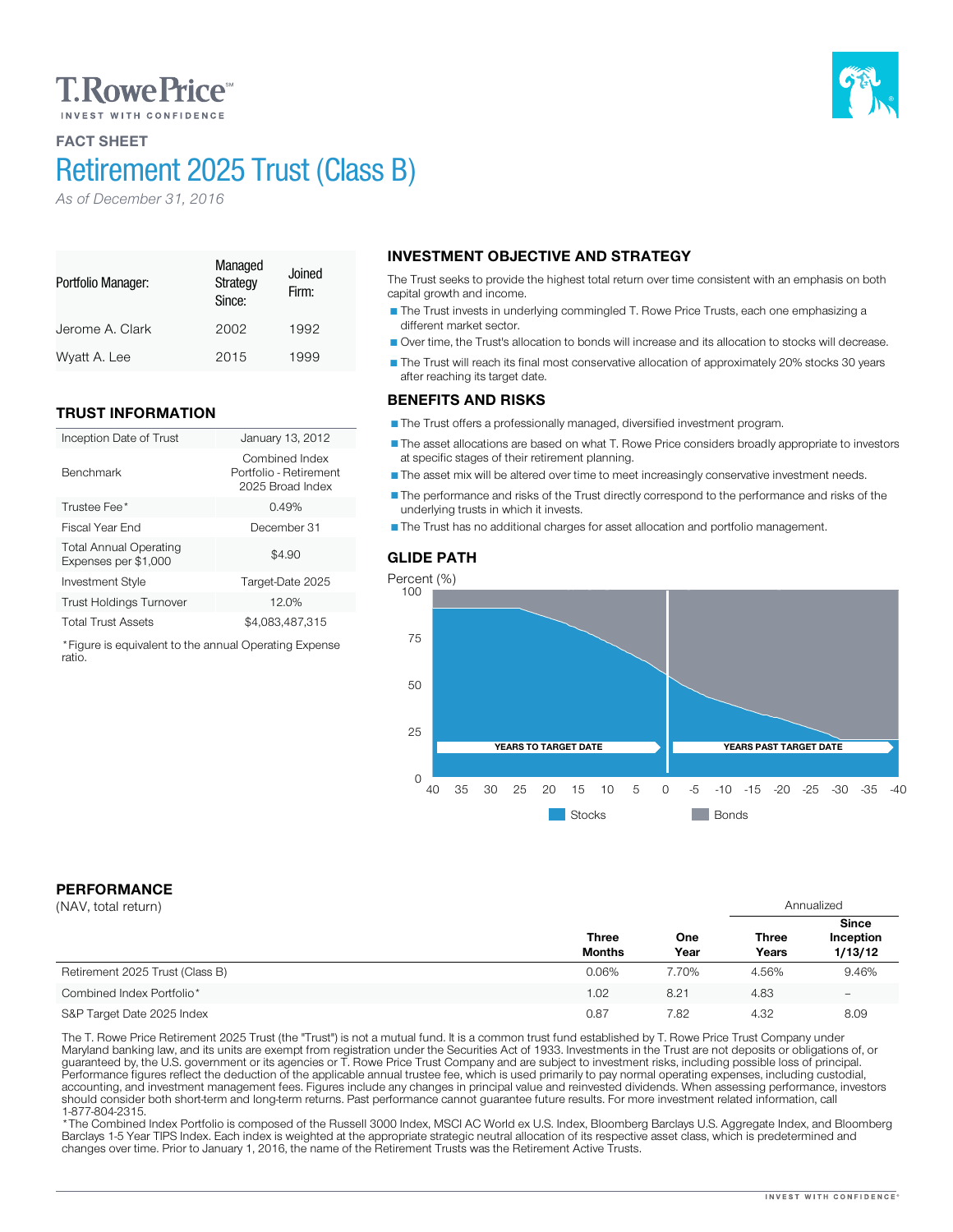#### **HOLDINGS**

| <b>Equity Holdings</b>                     | % of Trust |
|--------------------------------------------|------------|
| <b>TRP Equity Index Trust</b>              | 16.1%      |
| <b>TRP Growth Stock Trust</b>              | 11.0       |
| TRP U.S. Value Equity Trust                | 10.0       |
| <b>TRP International Core Equity Trust</b> | 6.3        |
| TRP International Value Equity Trust       | 5.9        |
| TRP International Growth Equity Trust      | 5.6        |
| <b>TRP Emerging Markets Equity Trust</b>   | 2.8        |
| TRP U.S. Mid-Cap Value Equity Trust        | 2.8        |
| TRP U.S. Mid-Cap Growth Equity Trust       | 2.5        |
| TRP U.S. Small-Cap Value Equity Trust      | 2.1        |
| TRP U.S. Small-Cap Core Equity Trust       | 2.0        |
| <b>TRP Real Assets Trust</b>               | 1.8        |
| <b>TRP New Horizons Trust</b>              | 1.4        |

| <b>Fixed Income Holdings</b>                              | % of Trust |
|-----------------------------------------------------------|------------|
| <b>TRP Bond Trust I</b>                                   | 18.1%      |
| TRP U.S. Limited Duration Inflation<br>Focused Bond Trust | 3.4        |
| TRP U.S. High Yield Trust                                 | 3.O        |
| <b>TRP Emerging Markets Bond Trust</b>                    | 29         |
| <b>TRP International Bond Trust</b>                       | クク         |

## ASSET DIVERSIFICATION



### MANAGEMENT

The Retirement Trusts are managed by Jerome Clark and Wyatt Lee. The portfolio managers are responsible for the strategic design and day-to-day<br>management of the Trusts. This includes portfolio design, positioning, perform research analysts.

#### Additional Disclosures

The principal value of the Retirement Trusts is not guaranteed at any time, including at or after the target date, which is the approximate year an investor plans to retire (assumed to be age 65) and likely stop making new may not be an appropriate investment even if the investor is retiring on or near the target date. The trusts are allocated among a broad range of underlying T. Rowe<br>Price stock and bond portfolios. The allocations for the focus on supporting an income stream over a longterm postretirement withdrawal horizon. The trusts are not designed for a lump-sum redemption at the target date and do not guarantee a particular level of income. The trusts maintain a substantial allocation to equities both prior to and after the target date, which can result in greater volatility over shorter time horizons.

Source for Bloomberg Barclays index data: Bloomberg Index Services Ltd. Copyright 2017, Bloomberg Index Services Ltd. Used with permission.<br>Source for MSCI data: MSCI. MSCI makes no express or implied warranties or represe

approved, reviewed or produced by MSCI.<br>Russell Investment Group is the source and owner of the trademarks, service marks and copyrights related to the Russell Indexes. Russell® is a trademark of<br>Russell Investment Group.

Russell Investment Group. Source Group and Group", "Same Source for Source for Source for Standard & Boorge and Supers, and have been licensed for use by T. Rowe Price. The Trust is not sponsored, endorsed, sold or promoted by Standard & Poor's and Standard & Poor's makes no representation<br>regarding the advisability of investing in the Trust.

The information shown does not reflect any ETFs that may be held in the portfolio.<br>T. Rowe Price uses a custom structure for diversification reporting on this product.<br>Diversification exhibits may not add to 100% due to ex